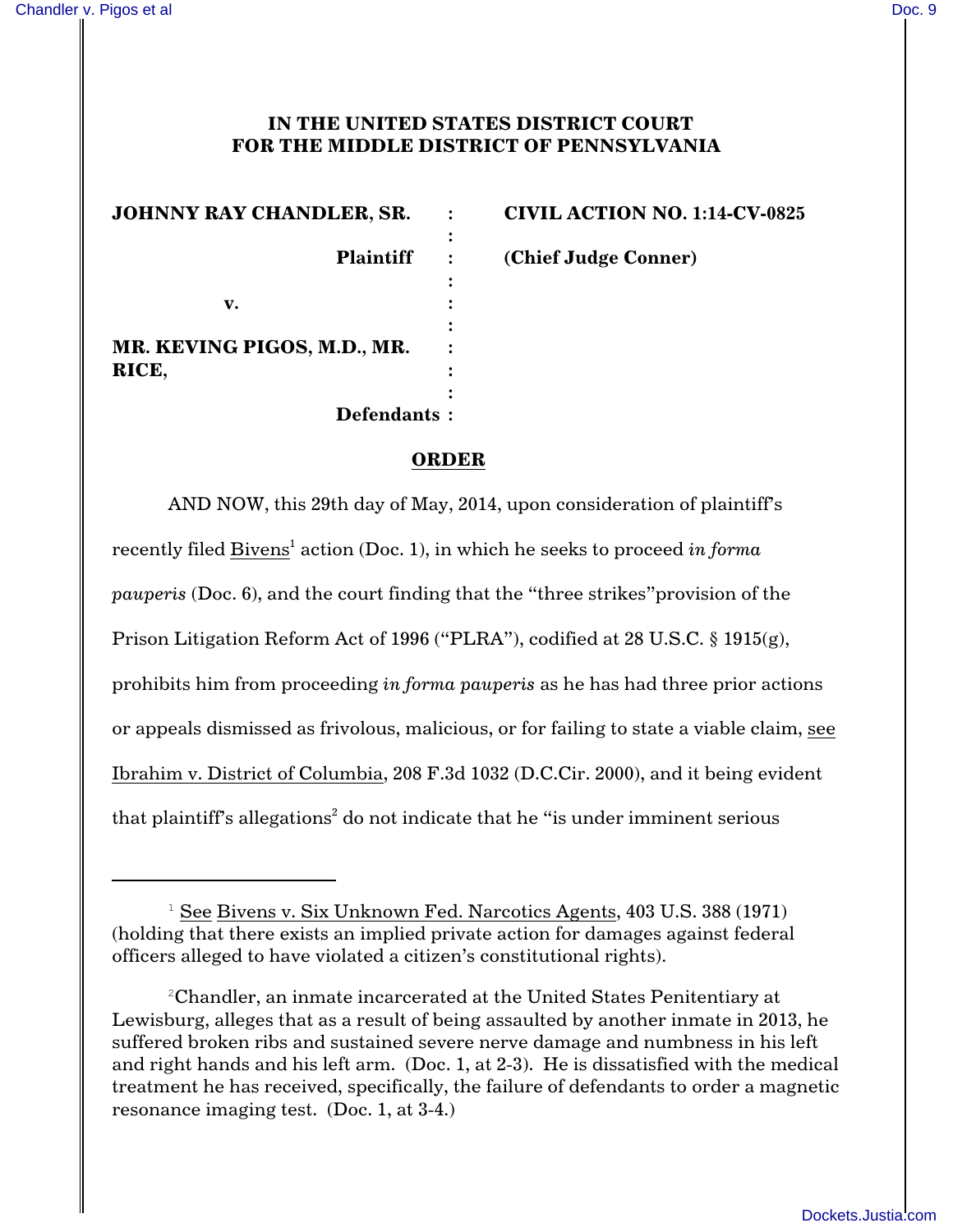physical injury," 28 U.S.C. § 1915(g) (setting forth the three strikes rule which provides that an inmate who has three prior actions or appeals dismissed as frivolous, malicious, or for failing to state a viable claim may not proceed in forma pauperis "unless the prisoner is under imminent danger of serious physical injury"), or that a threat of danger is real and proximate, Abdul-Akbar v. McKelvie, 239 F.3d 307, 312 (3d Cir. 2001) (*en banc*) (finding that the plaintiff must allege facts showing that he was in imminent danger at the time the complaint was filed and that allegations that he faced imminent danger in the past are insufficient to trigger the exception to section  $1915(g)$ ; Lewis v. Sullivan, 279 F.3d 526, 531 (7th Cir. 2002) (concluding that the "imminent danger" exception is available "for genuine emergencies," where "time is pressing" and "a threat . . . is real and proximate"), and, therefore, his claim fails to meet the imminent danger exception to section  $1915(g)$ , it is hereby ORDERED that:

- 1. Plaintiff's request to proceed *in forma pauperis* (Doc. 6) is DENIED.
- 2. Plaintiff's complaint (Doc. 1) is DISMISSED without prejudice pursuant to 28 U.S.C. § 1915(g).
- 3. The Clerk of Court is directed to VACATE the administrative order (Doc. 8) and NOTIFY the warden at the United States Penitentiary at Lewisburg.
- 4. Plaintiff's motion (Doc. 5) to consolidate is DENIED.